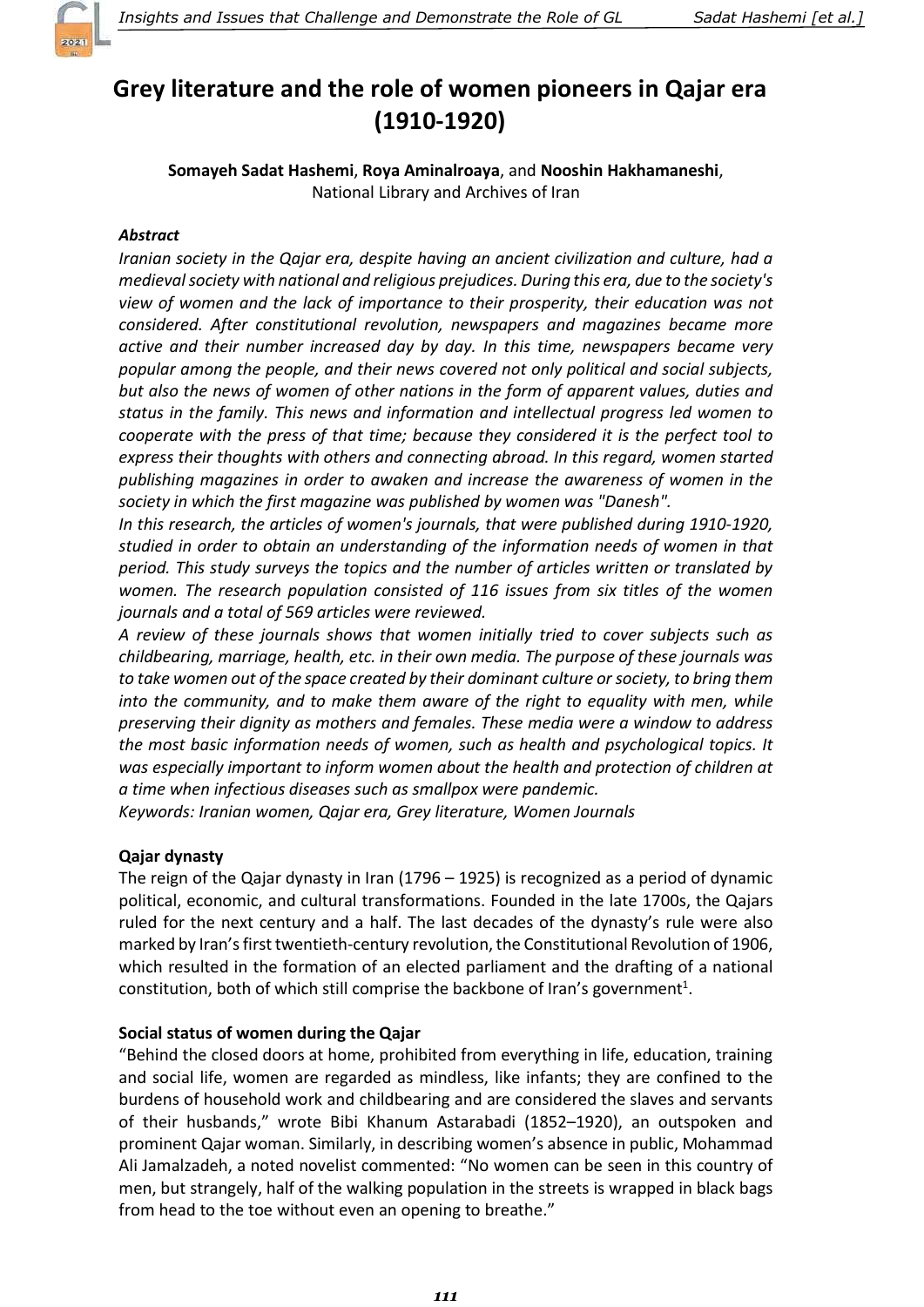

Yet, these invisible women were capable of action, as in the Constitutional Revolution of 1905–1911 when many women gathered in the streets of Tehran took off their veils and shouted: "Long live freedom. . . . We must . . . live the way we want!"

Women were primarily confined to the household and reproduction. Their three-piece dress consisting of the chador (a long veil that covered them from head to toe), the rubandeh (a short veil that masked the face), and the chaqchur (very loose trousers) that signified their separate world; it assured them space and identity as zai'feh, or the weak sex and status as moti'eh, or those obedient to men's will.

Women spent most of their lives in the private world of the family. Indeed, a common name for a wife was manzel (the home). Rich or poor, women were confined to, and devoted their entire lives to the family.

Focusing on women's journals, this historical research discusses women's experiences in the family and their work, religion, and politics at the turn of the twentieth-century<sup>2</sup>.

In sum, despite variations in different classes, women were primarily confined to the private and secluded world of the family. Patriarchal power also varied by class. The higher women were on the social scale, the more secluded and less mobile they were. By contrast, less-privileged women were more mobile and less secluded. Class and patriarchy acted together to shape women's lives; together, they affected women's work both within and outside the family.

Depending on the kinds of work they performed, working Iranian women often combined child rearing with their tasks in the larger economy. Not all women worked outside the family. Those who did, they struggled against poverty, whether single or married, or as child laborers. While these women encountered male domination both in the household and in the marketplace, the economically secure women stayed home and experienced patriarchy more directly there. Gender subordination varied by class insofar as women's work was concerned. Women's work was diverse. Many poor women worked as carpet weavers, vendors, domestic laborers, and seamstresses<sup>3</sup>.

## The beginning of women's activity as a journalist and the process of content production for women in different classes of society

With the Constitutional Revolution and the beginning of the Enlightenment, we see that the publication of journals by women for women is not far from the beginning of the publication of newspapers (in general) in Iran.

The director and editor in chief of women's periodicals were mostly women, and each of them had significant social activities (women's movement activist, writer, doctor, etc.) and was fluent in one of the foreign languages.

The women's journal of this era was: "Danesh", "Shokoufeh", "Zaban-e Zanan", "Nameye Banovan"," Jahan-e Zanan" and "A'alam-e Nesvan"<sup>4</sup> .

## Danesh Journal

Danesh was the first women's magazine; the first issue was published in 1910, four years after the Constitutional Revolution. The director was Dr. Kahal. The contents of this magazine were in moral subjects, housekeeping, childbearing, and marriage didn't talk about the politics. Its goal was to educate women and girls and to teach morals to women. Although it was the first experience of women in journalism, it succeeded to a large extent in meeting the goals set out at the outset and took effective steps to introduce women to society<sup>5</sup>.

#### Shokoufeh Journal

The first issue of the *Shokoufeh* was published in 1913 under the management of *Maryam* Amid. Beautiful and instructive cartoons were printed in each issue of Shokoofeh and critically reviewed the superstitions and old customs of the society. Most of Shokoofeh's articles were related to women's schools, their exams, and other matters related to women and girls. It also covered news and articles about women around the world<sup>6</sup>.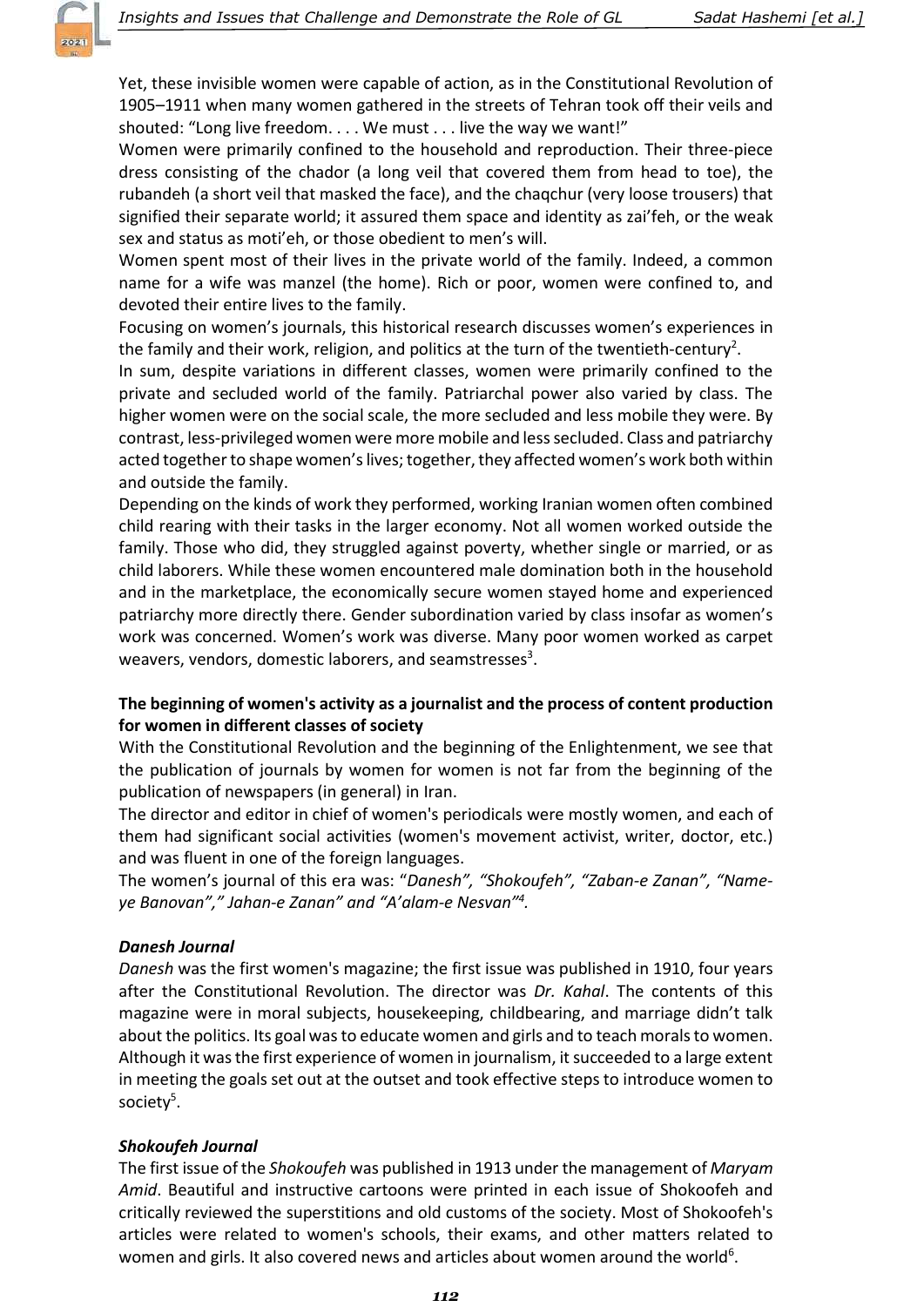

#### Zaban-e Zanan Newspaper

In 1919, Sedigheh Dolatabadi (director) published the Zaban-e Zanan newspaper in Isfahan. This is the first women's newspaper to have the word 'woman' (Zanan) in its title. During its publication, the newspaper advocated for freedom and the development of culture among women in the country<sup>7</sup>.

#### Jahan-e Zanan Journal

It was a special magazine on women's rights and education that Fakhr Aafagh Parsa started publishing as a director in Mashhad in 1920 and later continued to publish in Tehran. The content of this Magazine was more about European-style women's liberation and unveiling and equal rights<sup>8</sup>.

#### Name- ye Banovan Newspaper

Its editor in chief was Shahnaz Azad, whose first issue was published in 1920 in Tehran. The pro-unveiling newspaper also published articles written exclusively by women, as well as national and international news<sup>9</sup>.

#### A'alam-e Nesvan Journal

Its editor in chief was Nawabeh Safavid, and established in 1920 in Tehran. The articles were written by the American School graduates for Girls in the Presbyterian missionary compound in Tehran. The subject of the articles was extensive and included medical reports, housekeeping tricks, fashion in the West, literary works, and news from feminist movements around the world. The magazine also published articles denouncing the early marriage of girls, the lack of women's political rights in Iran, and the *hijab* (=veil)<sup>10</sup>.

#### Findings

 A review of these journals shows that women initially tried to cover subjects such as childbearing, marriage, health, etc. in their own media. These media were a window to address the most basic information needs of women, such as health and psychological topics. It was especially important to inform women about the health and protection of children at a time when infectious diseases such as smallpox were pandemic. Later, the purpose of these journals changed to take women out of the space created by their dominant culture or society, to bring them into the community, and to make them aware of the right to equality with men, while preserving their dignity as mothers and females.



Chart1. Frequency of thematic coverage of articles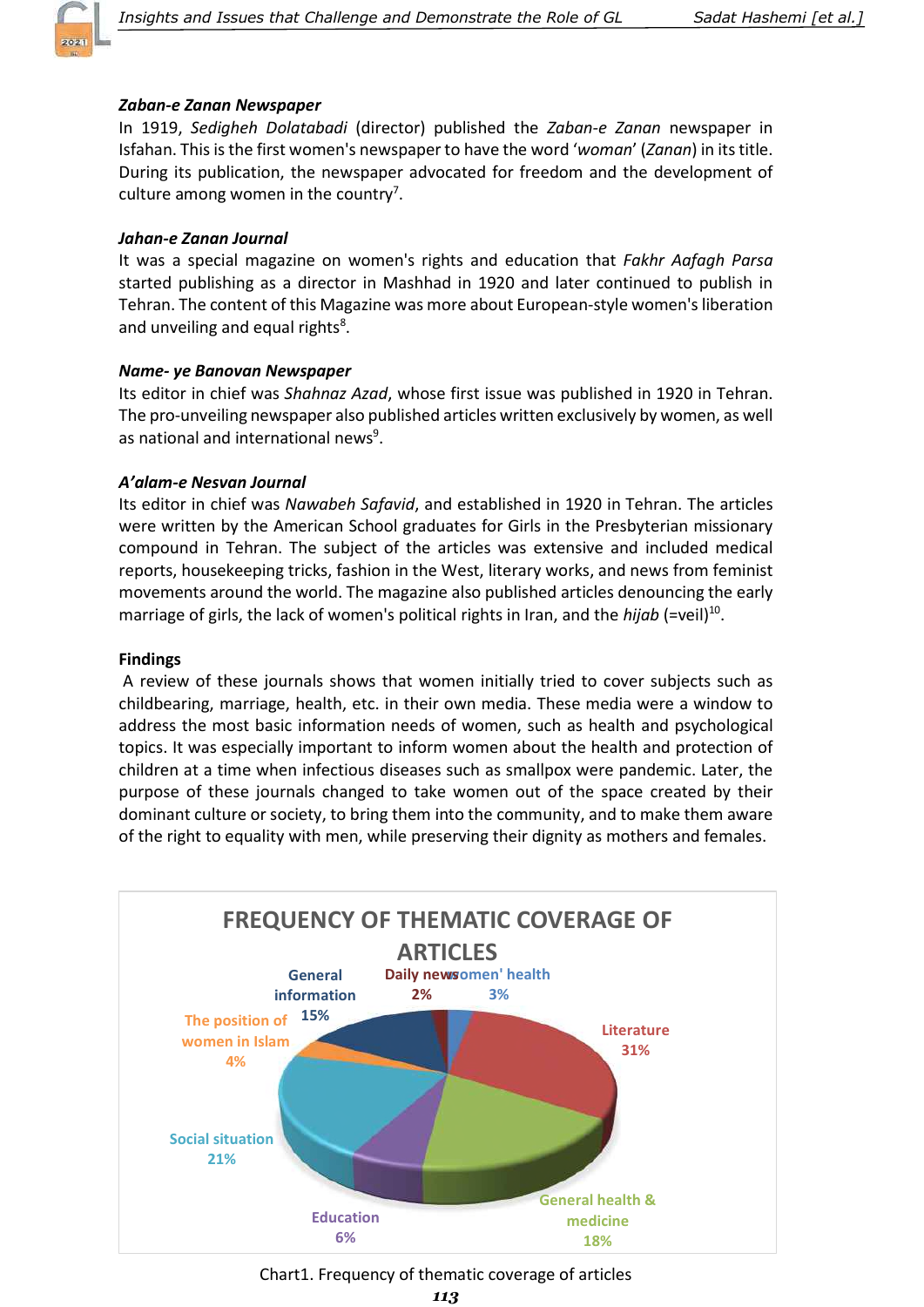

Out of 569 articles, the most thematic coverage is in the fields of literature with 31% and women's life style and social situation with 21%. Also, the least covered topic is the daily news about political issues (2%). The publication of poems on the subject of women's status and dignity, as well as stories and myths in which women have played a role, are other points to consider in these articles.

Due to the awareness of women in the years since the publication of newspapers, these publications also gradually addressed issues such as women's rights and their role in society, which, of course, was not very pleasant to the society of that day and led to their closure. This is a reason for the small number of articles in the field of current issues and political news.

As Figure 2 shows, most articles are written by women (55.54%). The lowest number of articles was written by men (12.3%); Also, the highest number of translations with 8.26% was done by women and the lowest by 1.05% by men.

One of the reasons is the prejudice of some publications in publishing articles written by women. As some of them like **Zaban-e Zanan** stated in their editorial, they would not publish at all if they received an article from the gentlemen: "Only the letters and articles of women and girls are accepted. Men should not bother to write something that will not be accepted".

The unfamiliarity of many women writers with a second language caused the number of translated articles to differ significantly from other articles. It should be noted that this is a positive point and encouraged women to write.



Chart2. Frequency of authors and translators of articles by gender

Although the publication of journals for women caused significant changes, public opinion still did not accept the presence of women in society. Therefore, many women published their articles and translations in journals under abbreviated or anonymous names, and the author of 162 articles (28.47%) is not known to have been a woman or a man.

## **Conclusion**

The articles written in the specialized journals of women in the Qajar period were mostly about topics related to home, family and children, and the daily news (included the social and economic news). There are no political subjects in the initial issues of these articles. Perhaps the reason for this is the lack of connection with other countries and societies, which caused them to stay away from new information and news and promote superstition.

Gradually, as these publications found their place in the society, a number of them, such as Zaban-e Zanan and A'alam –e Nesvan, addressed topics related to women's political rights and current political issues.

In this regard, in order to achieve individuality, women had to achieve the following components: the right to choose and freedom to decide, accept responsibility for choice, rely on rationality with the tools of knowledge and science, desire for dynamism and